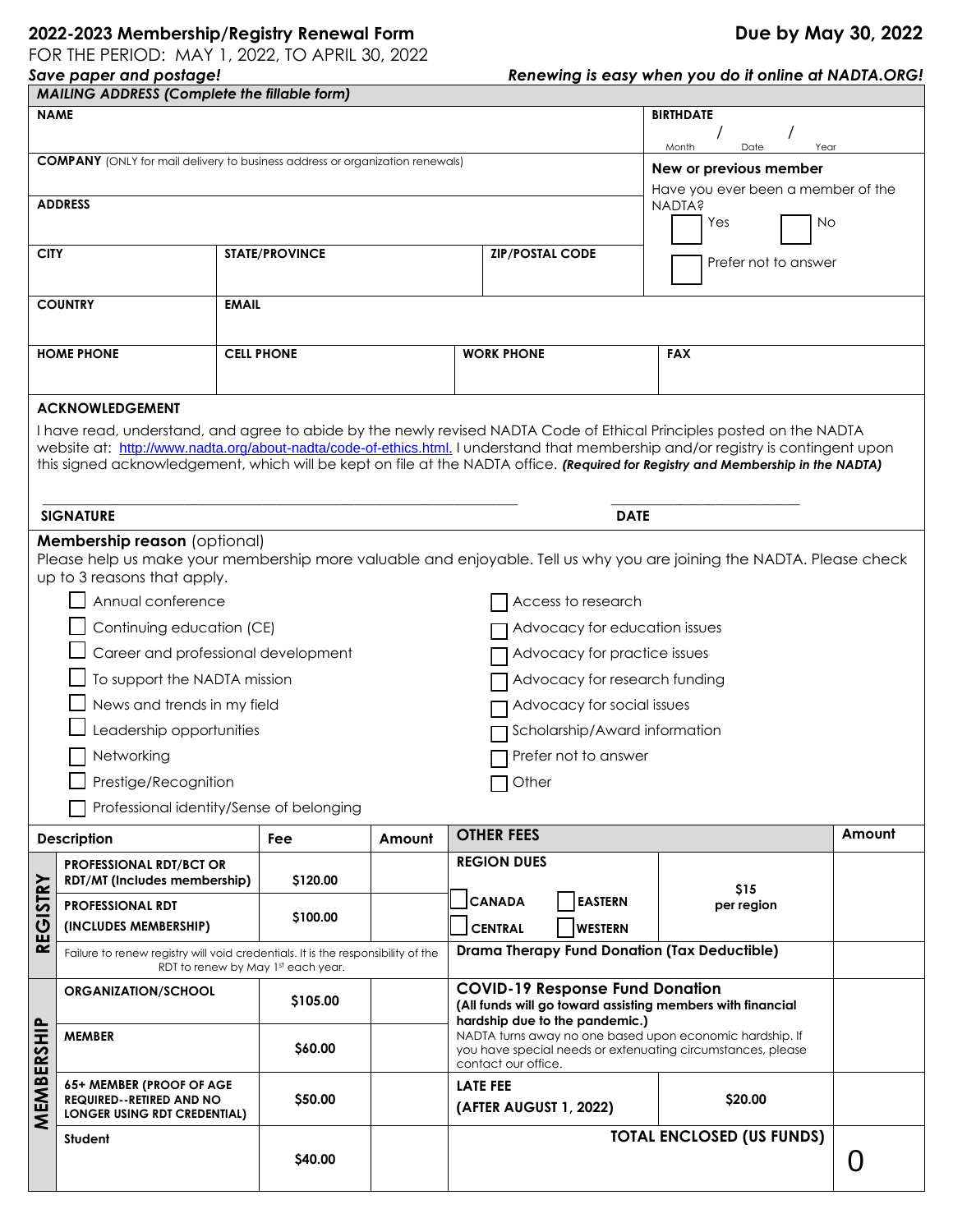| <b>PAYMENT INFORMATION</b>                                                                                                                                                          |                                                                      |                                                                                                                                                                   |                                                            |                                                                      |                                                             |                             |  |  |
|-------------------------------------------------------------------------------------------------------------------------------------------------------------------------------------|----------------------------------------------------------------------|-------------------------------------------------------------------------------------------------------------------------------------------------------------------|------------------------------------------------------------|----------------------------------------------------------------------|-------------------------------------------------------------|-----------------------------|--|--|
| <b>CHECK/MONEY ORDER</b><br><b>PAYMENT</b>                                                                                                                                          |                                                                      |                                                                                                                                                                   | <b>CREDIT CARD</b>                                         | VISA/MASTERCARD                                                      |                                                             | <b>AMERICAN EXPRESS</b>     |  |  |
|                                                                                                                                                                                     | <b>CHECK/MONEY ORDER NUMBER</b>                                      |                                                                                                                                                                   | <b>CREDIT CARD NUMBER</b>                                  |                                                                      |                                                             |                             |  |  |
| All currency must be in U.S. dollars. Make checks<br>payable to: NADTA                                                                                                              | <b>SECURITY CODE</b><br><b>EXP. DATE (MONTH/YEAR)</b>                |                                                                                                                                                                   |                                                            |                                                                      |                                                             |                             |  |  |
| *There is a \$25 fee if check is returned for insufficient<br>funds. We encourage Canadian and International<br>members to use a credit card, as the bank charges                   | <b>NAME ON CARD (Please Print)</b>                                   |                                                                                                                                                                   |                                                            |                                                                      |                                                             |                             |  |  |
| we incur are substantial.                                                                                                                                                           |                                                                      |                                                                                                                                                                   |                                                            |                                                                      |                                                             |                             |  |  |
| <b>RETURN THIS FORM TO</b>                                                                                                                                                          |                                                                      | ADDRESS (Must match billing address in credit card profile.)                                                                                                      |                                                            |                                                                      |                                                             |                             |  |  |
| <b>Office Address:</b>                                                                                                                                                              |                                                                      |                                                                                                                                                                   |                                                            |                                                                      |                                                             |                             |  |  |
| <b>NADIA Office</b>                                                                                                                                                                 |                                                                      | <b>CITY</b>                                                                                                                                                       | <b>STATE/PROVINCE</b>                                      |                                                                      |                                                             | <b>ZIP CODE</b>             |  |  |
| 230 Washington Ave Ext., Suite 101,                                                                                                                                                 |                                                                      |                                                                                                                                                                   |                                                            |                                                                      |                                                             |                             |  |  |
| Albany, NY 12203                                                                                                                                                                    |                                                                      | <b>COUNTRY</b>                                                                                                                                                    |                                                            |                                                                      |                                                             |                             |  |  |
| <b>Office Email:</b> office@nadta.org                                                                                                                                               |                                                                      | <b>DATE</b><br>AUTHORIZED SIGNATURE (By entering my electronic signature, I authorize NADTA to<br>charge my credit card for the fess noted on this renewal form.) |                                                            |                                                                      |                                                             |                             |  |  |
| Office Fax: 518.463.8656                                                                                                                                                            |                                                                      |                                                                                                                                                                   |                                                            |                                                                      |                                                             |                             |  |  |
| <b>MENTORSHIP</b> Check the box if you are interested in being a mentor to new drama therapists.                                                                                    |                                                                      |                                                                                                                                                                   |                                                            |                                                                      |                                                             |                             |  |  |
|                                                                                                                                                                                     | (Mentorship runs through the membership year, May 1st - April 30th.) |                                                                                                                                                                   |                                                            |                                                                      |                                                             |                             |  |  |
| DEMOGRAPHICS (While <i>optional</i> , this information provides NADTA with a clearer picture of our organization's membership and helps us identify                                 |                                                                      |                                                                                                                                                                   |                                                            |                                                                      |                                                             |                             |  |  |
| the communities we may not be reaching. Please complete as you feel comfortable by selecting your choices from the drop-down menu.<br>Options provided are not an exhaustive list.) |                                                                      |                                                                                                                                                                   |                                                            |                                                                      |                                                             |                             |  |  |
| <b>Pronouns</b>                                                                                                                                                                     | Sexuality                                                            |                                                                                                                                                                   |                                                            | <b>Gender Expression</b>                                             |                                                             | <b>Gender Identity</b>      |  |  |
| She/her                                                                                                                                                                             | Asexual                                                              |                                                                                                                                                                   | Cisgender                                                  |                                                                      |                                                             | Cisgender                   |  |  |
| He/him                                                                                                                                                                              | Bisexual                                                             |                                                                                                                                                                   | Female                                                     |                                                                      |                                                             | Female                      |  |  |
| They/them                                                                                                                                                                           | Gay                                                                  |                                                                                                                                                                   | Genderqueer                                                |                                                                      | Genderqueer                                                 |                             |  |  |
| Ze/hir                                                                                                                                                                              | Heterosexual                                                         |                                                                                                                                                                   | Male                                                       |                                                                      |                                                             | Male                        |  |  |
| No pronouns – use my                                                                                                                                                                | Lesbian                                                              |                                                                                                                                                                   | Non-binary                                                 |                                                                      | Non-binary                                                  |                             |  |  |
| name                                                                                                                                                                                | Queer                                                                |                                                                                                                                                                   |                                                            | Post-gender Queer                                                    |                                                             | Post-gender                 |  |  |
| Ze/zir                                                                                                                                                                              | Questioning                                                          |                                                                                                                                                                   | Questioning                                                |                                                                      |                                                             | Queer                       |  |  |
| Per/pers                                                                                                                                                                            | Pan-Attractional                                                     |                                                                                                                                                                   | Transgender                                                |                                                                      |                                                             | Questioning                 |  |  |
| Ey/em                                                                                                                                                                               | prefer not to answer                                                 |                                                                                                                                                                   |                                                            | I prefer not to answer                                               | Transgender                                                 |                             |  |  |
| Xe/xem                                                                                                                                                                              |                                                                      | Some other sexuality,<br>please specify:                                                                                                                          |                                                            | If you have other gender<br>expressions not listed,                  | prefer not to answer<br>If you have other gender identities |                             |  |  |
|                                                                                                                                                                                     |                                                                      |                                                                                                                                                                   | please specify:                                            |                                                                      |                                                             | not listed, please specify: |  |  |
|                                                                                                                                                                                     |                                                                      |                                                                                                                                                                   |                                                            |                                                                      |                                                             |                             |  |  |
| <b>Ethnicity</b>                                                                                                                                                                    |                                                                      |                                                                                                                                                                   | Race                                                       |                                                                      |                                                             |                             |  |  |
| Asian/Asian American/Pacific Islander                                                                                                                                               |                                                                      |                                                                                                                                                                   | Asian/Asian American/Pacific Islander                      |                                                                      |                                                             |                             |  |  |
| African American/ Black                                                                                                                                                             |                                                                      |                                                                                                                                                                   | African American/ Black                                    |                                                                      |                                                             |                             |  |  |
| Caribbean/Caribbean American                                                                                                                                                        |                                                                      |                                                                                                                                                                   | Caribbean/Caribbean American                               |                                                                      |                                                             |                             |  |  |
| Immigrant/Non-American                                                                                                                                                              |                                                                      |                                                                                                                                                                   | Immigrant/Non-American                                     |                                                                      |                                                             |                             |  |  |
| Indigenous – First Nations/American Indian/ Alaskan Native                                                                                                                          |                                                                      |                                                                                                                                                                   | Indigenous - First Nations/American Indian/ Alaskan Native |                                                                      |                                                             |                             |  |  |
| Jewish                                                                                                                                                                              |                                                                      |                                                                                                                                                                   | Jewish                                                     |                                                                      |                                                             |                             |  |  |
| LatinX, Hispanic or Spanish Origin                                                                                                                                                  |                                                                      |                                                                                                                                                                   | LatinX, Hispanic or Spanish Origin                         |                                                                      |                                                             |                             |  |  |
| Biracial/Multiracial: please specify, if comfortable:                                                                                                                               |                                                                      |                                                                                                                                                                   | Biracial/Multiracial: please specify, if comfortable:      |                                                                      |                                                             |                             |  |  |
| North American                                                                                                                                                                      |                                                                      |                                                                                                                                                                   | North American                                             |                                                                      |                                                             |                             |  |  |
| White                                                                                                                                                                               |                                                                      |                                                                                                                                                                   | White                                                      |                                                                      |                                                             |                             |  |  |
| prefer not to answer                                                                                                                                                                |                                                                      |                                                                                                                                                                   | I prefer not to answer                                     |                                                                      |                                                             |                             |  |  |
| If you have other ethnic identities not listed here, please specify:                                                                                                                |                                                                      |                                                                                                                                                                   |                                                            | If you have other ethnic identities not listed here, please specify: |                                                             |                             |  |  |
|                                                                                                                                                                                     |                                                                      |                                                                                                                                                                   |                                                            |                                                                      |                                                             |                             |  |  |
|                                                                                                                                                                                     |                                                                      |                                                                                                                                                                   |                                                            |                                                                      |                                                             |                             |  |  |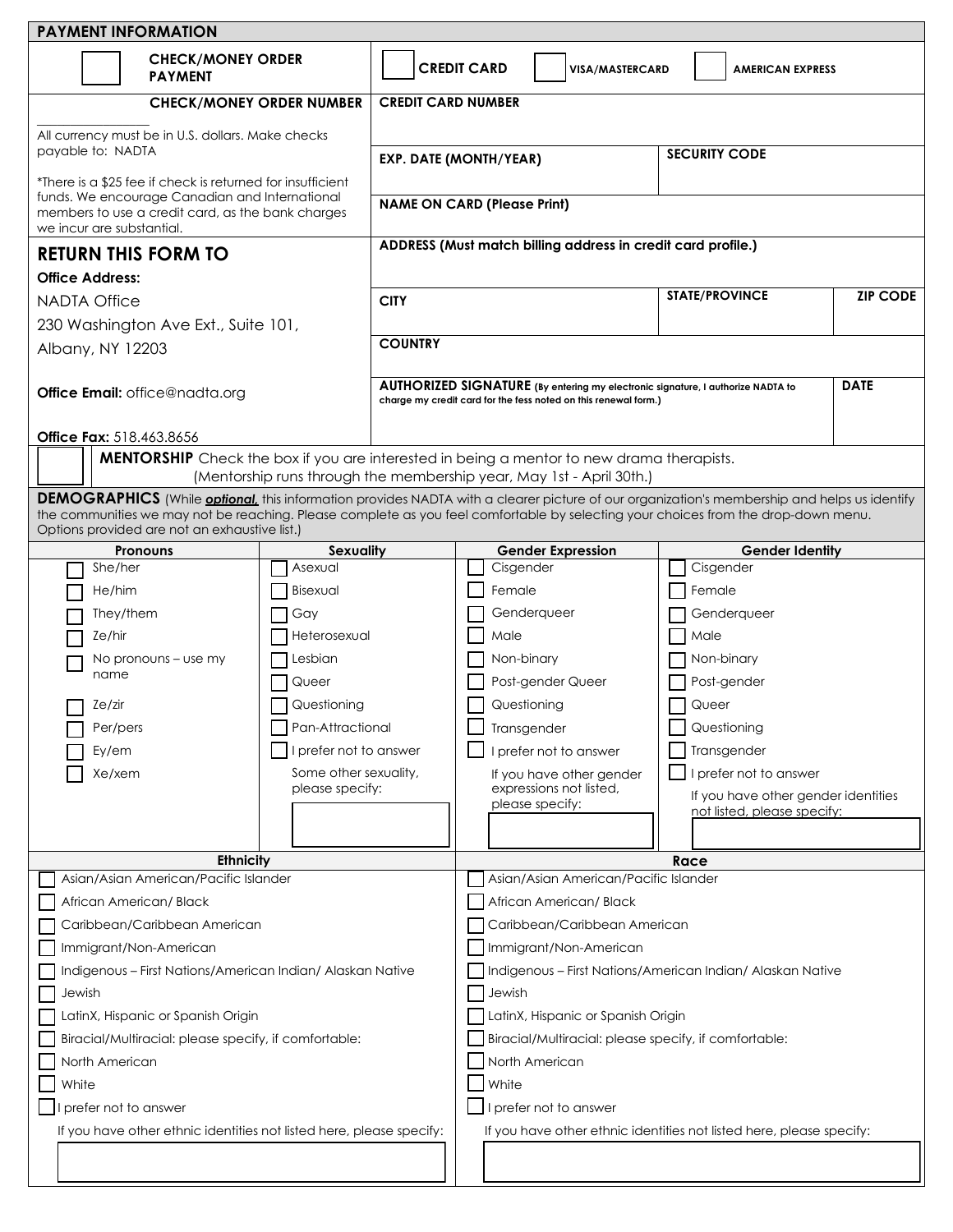| <b>Marital status</b>                                           | <b>Employment Status</b>                                              | <b>Ability</b>                                    |                                                               |  |  |  |  |
|-----------------------------------------------------------------|-----------------------------------------------------------------------|---------------------------------------------------|---------------------------------------------------------------|--|--|--|--|
| Single, never married                                           | Employed, working 40 or                                               | Autism Spectrum                                   |                                                               |  |  |  |  |
| <b>Married or Domestic</b>                                      | more hours per week                                                   | Chronic pain                                      |                                                               |  |  |  |  |
| Partnership                                                     | Employed, working 1-39                                                | Hearing impairment                                |                                                               |  |  |  |  |
| Widowed                                                         | hours per week                                                        | Intellectual or Developmental Disability          |                                                               |  |  |  |  |
| Divorced                                                        | Self-employed                                                         | Learning disability                               |                                                               |  |  |  |  |
| Separated                                                       |                                                                       | Long-term medical illness                         |                                                               |  |  |  |  |
| Prefer not to say                                               | Out of work and looking                                               | Mental health impairment                          |                                                               |  |  |  |  |
| <b>Income</b>                                                   | for work                                                              | Mobility impairment                               |                                                               |  |  |  |  |
| \$0 to \$9,999                                                  | Out of work but not                                                   | Sensory impairment                                |                                                               |  |  |  |  |
| \$10,000 to \$24,000                                            | currently looking for work                                            | Temporary impairment due to illness or surgery    |                                                               |  |  |  |  |
|                                                                 | \$25,000 to \$49,999<br>A student<br>\$50,000 to \$74,999<br>Military |                                                   | Visual impairment                                             |  |  |  |  |
|                                                                 |                                                                       |                                                   | Disability or impairment not listed above (please specify, if |  |  |  |  |
| \$75,000 to \$99,999                                            |                                                                       | comfortable):                                     |                                                               |  |  |  |  |
| \$100,000 to \$124,999                                          |                                                                       |                                                   |                                                               |  |  |  |  |
| \$125,000 to \$149,999                                          |                                                                       |                                                   |                                                               |  |  |  |  |
| \$150,000 to \$175,999                                          |                                                                       | I do not identify with a disability or impairment |                                                               |  |  |  |  |
| \$175,000 to \$199,999                                          |                                                                       | prefer not to answer                              |                                                               |  |  |  |  |
| \$200,000 and up                                                |                                                                       |                                                   |                                                               |  |  |  |  |
| Prefer not to answer                                            |                                                                       |                                                   |                                                               |  |  |  |  |
| POPULATIONS, SETTINGS & AGE RANGE OF CLIENTS WITH WHOM YOU WORK |                                                                       |                                                   |                                                               |  |  |  |  |
|                                                                 |                                                                       |                                                   |                                                               |  |  |  |  |
| <b>Populations</b>                                              |                                                                       | <b>Settings</b>                                   |                                                               |  |  |  |  |
| <b>Affective Disorders</b>                                      | <b>HIV/AIDS</b>                                                       | Adult Daycare                                     | Middle School                                                 |  |  |  |  |
| Marriage/Family Therapy                                         | Sexual Abuse, Sexual                                                  | Agency                                            | Pre-School                                                    |  |  |  |  |
| Spirituality Issues                                             | <b>Offenders</b>                                                      | Day Treatment                                     | <b>Special Education</b>                                      |  |  |  |  |
| Abused/Neglected Children                                       | <b>ADHD</b>                                                           | Group Home/Residential                            | Theatre                                                       |  |  |  |  |
| <b>Eating Disorders</b>                                         | Alzheimer's/Dementia                                                  | Non-Profit                                        | Prison or Correctional Facility                               |  |  |  |  |
| Grief/Loss                                                      | College Students                                                      | Outpatient                                        | <b>Inpatient Hospital</b>                                     |  |  |  |  |
| <b>PTSD</b>                                                     | DT in Education                                                       | <b>Private Practice</b>                           | Clinical                                                      |  |  |  |  |
| Chronically Mentally III                                        | Undocumented Persons                                                  | Recreational Programming                          | Partial Hospitalization                                       |  |  |  |  |
| <b>LGBTQ</b>                                                    | Asperger's/Autism Spectrum                                            | <b>Theater</b>                                    | Medical                                                       |  |  |  |  |
| Intellectual/Developmental                                      | <b>Disorders</b>                                                      | Community Service                                 | Recreational Programming                                      |  |  |  |  |
| <b>Disabilities</b>                                             | <b>Personality Disorder</b>                                           | Consultant                                        | Nursing Home                                                  |  |  |  |  |
| <b>Personality Disorders</b>                                    | Spirituality Issues                                                   | <b>Elementary School</b>                          | Adult Daycare                                                 |  |  |  |  |
| Refugee/Immigrants                                              | <b>ADHD</b>                                                           | College/University                                | Government/Community                                          |  |  |  |  |
| Substance Abuse                                                 | Marginalized or Exploited                                             | Inpatient/Outpatient                              | Service                                                       |  |  |  |  |
| Terminally ill                                                  | Communities                                                           | Secondary School                                  | Clinical                                                      |  |  |  |  |
| Veterans                                                        | Parolees                                                              | Post Graduate Institute                           | Corporate                                                     |  |  |  |  |
| Youth at Risk                                                   | Women's Issues                                                        | <b>Community Organizations</b>                    | <b>Homeless Shelter</b>                                       |  |  |  |  |
| Homeless                                                        | Cancer                                                                | Church                                            | Hospice                                                       |  |  |  |  |
| Inmates                                                         | Blind, Deaf, HH                                                       | Geriatric/Nursing Home                            | Group Home/Residential                                        |  |  |  |  |
| Domestic Violence                                               | Physically disabled                                                   | Inpatient                                         | Government                                                    |  |  |  |  |

Adults Adolescents Children 65 and older Geriatric

**Affiliations**